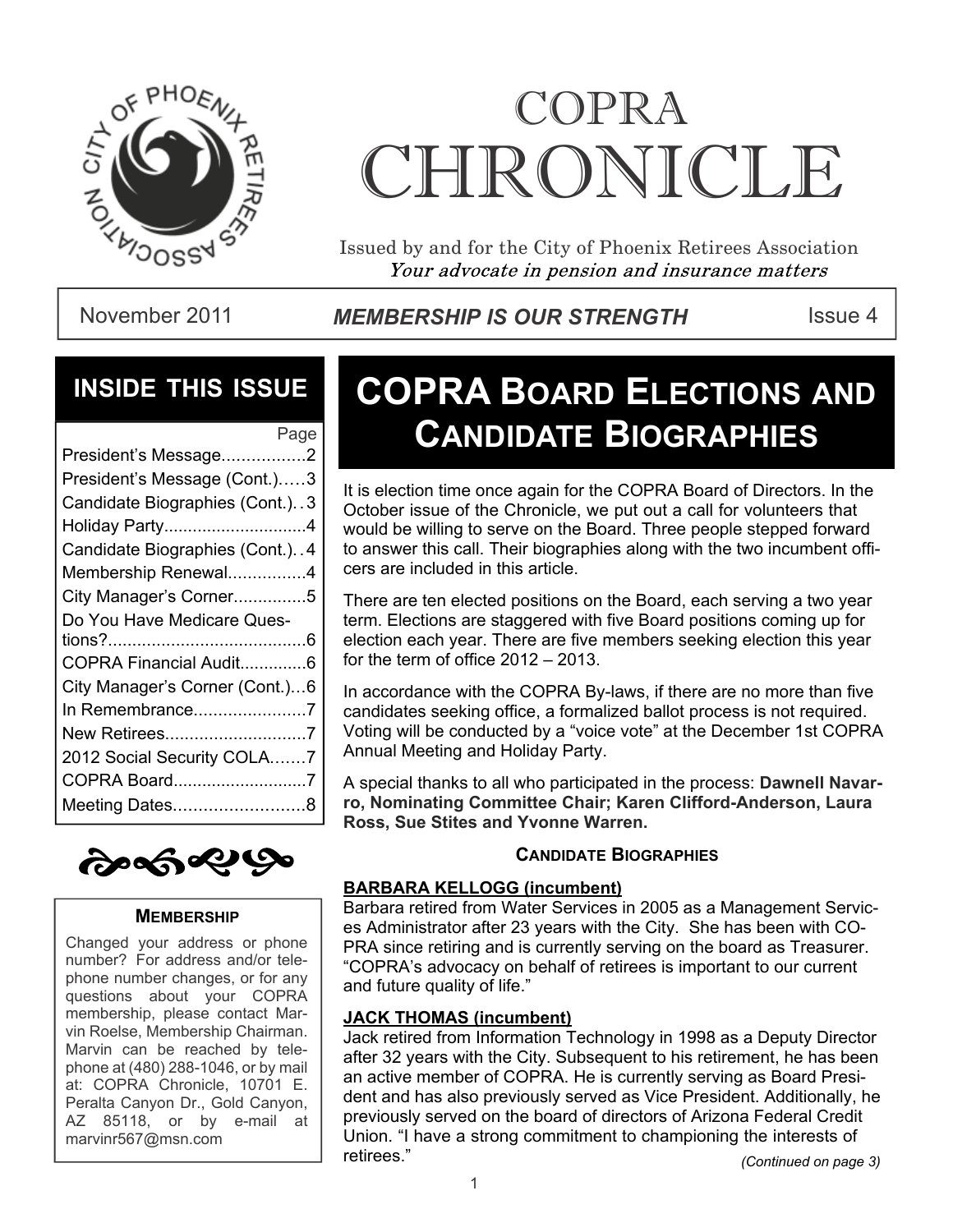## PRESIDENT'S MESSAGE



The month of October was very busy for COPRA. We had an excellent turnout at our annual State of the City Meeting with City Manager David Cavazos. Everyone who attended received an excellent update on the Pension Reform Task Force activities from Rick Naimark, Deputy City Manager. I thank both of these individuals for taking the time out of their busy schedules to share their thoughts with COPRA. David, as most of you know also writes an article for our Chronicle newsletters that is greatly appreciated.

We will be holding the election of COPRA directors in December so please take note in this issue of the Chronicle on the candidates up for election. Unfortunately December will also be the last month for Ray Bladine to serve as our representative to the COPERS Board. Ray has done an outstanding job for retirees and we

thank him for his service. I am pleased to announce that the COPRA Board has recommended Cathy Gleason to serve as our representative on COPERS going forward and we know that she will also do an outstanding job for retirees. Cathy is running for the COPRA Board as well.

I am again dedicating most of this article to updating you on the Pension Reform Task Force. The committee met twice since our last publication, most recently on Wednesday, October 26<sup>th</sup>. The turnout of employees and retirees was significant for the meeting held in the City Council Chambers. The following thirteen recommendations have been agreed to by a majority of the Task Force so far. Eleven of these are focused on new employees only and two others impact some existing employees. Additional recommendations are still under review and will be discussed at the next meeting of the Task Force.

**NOTE:** The proposed effective date for any suggestions or proposals is July 1, 2012 or whatever date is legally appropriate.

#### *The Committee voted to recommend that the City Council approve the following items for NEW EMPLOYEES ONLY.*

- 1. Retirement Plan Contributions: Increase employee contribution rate from the current 5% of salary to 9%.
- 2. Vacation and Sick Pay: Vacation and sick pay cannot be utilized to boost pension calculations.
- 3. Retirement Age: The retirement age will be raised from 60 to 63 years of age with ten years service. Retirement at 62 years of age with 5 years' service is eliminated.
- 4. The Rule of 80 is changed to the Rule of 83.
- 5. **T**he Final Average Compensation for Pension calculations will exclude travel, communications or technical allowances.
- 6. The  $13<sup>th</sup>$  Check provision is repealed. The PEP provision remains in force.
- 7. Time of Service calculations shall reflect actual service time with 20 days of service required before a month is credited and 240 days of service required before a year of service is credited.
- 8. The smoothing time period remains at four years.
- 9. Multiplier: Change the current pension pay multiplier from current levels to a graduated multiplier based on years of service. These are incremental multipliers applying to the various periods of time worked.
	- i. Up to 10 years service: 1.85
	- ii. Upon 15 years service: 1.9
	- iii. Upon 20 years service: 1.95
	- iv. Upon 25 years service: 2.0
	- v. Upon 30 years service: 2.1
- 10. Change the three year salary average for pension calculation to a five year salary average.
- 11. Minimum Pension: Terminate any existing minimum pension fund requirements.

*The Committee voted to recommend that the City Council approve the following items for EXIST-ING EMPLOYEES* who are under age 50 with less than 15 years service or with less than 70 points toward the Rule of 80 on the effective date of these provisions.

1. Pension Calculator: Change the Final Average Compensation for pension calculations to exclude travel, communications or technical allowances. A*llowances earned prior to the effective date of these proposals will still be utilized in pension calculations.*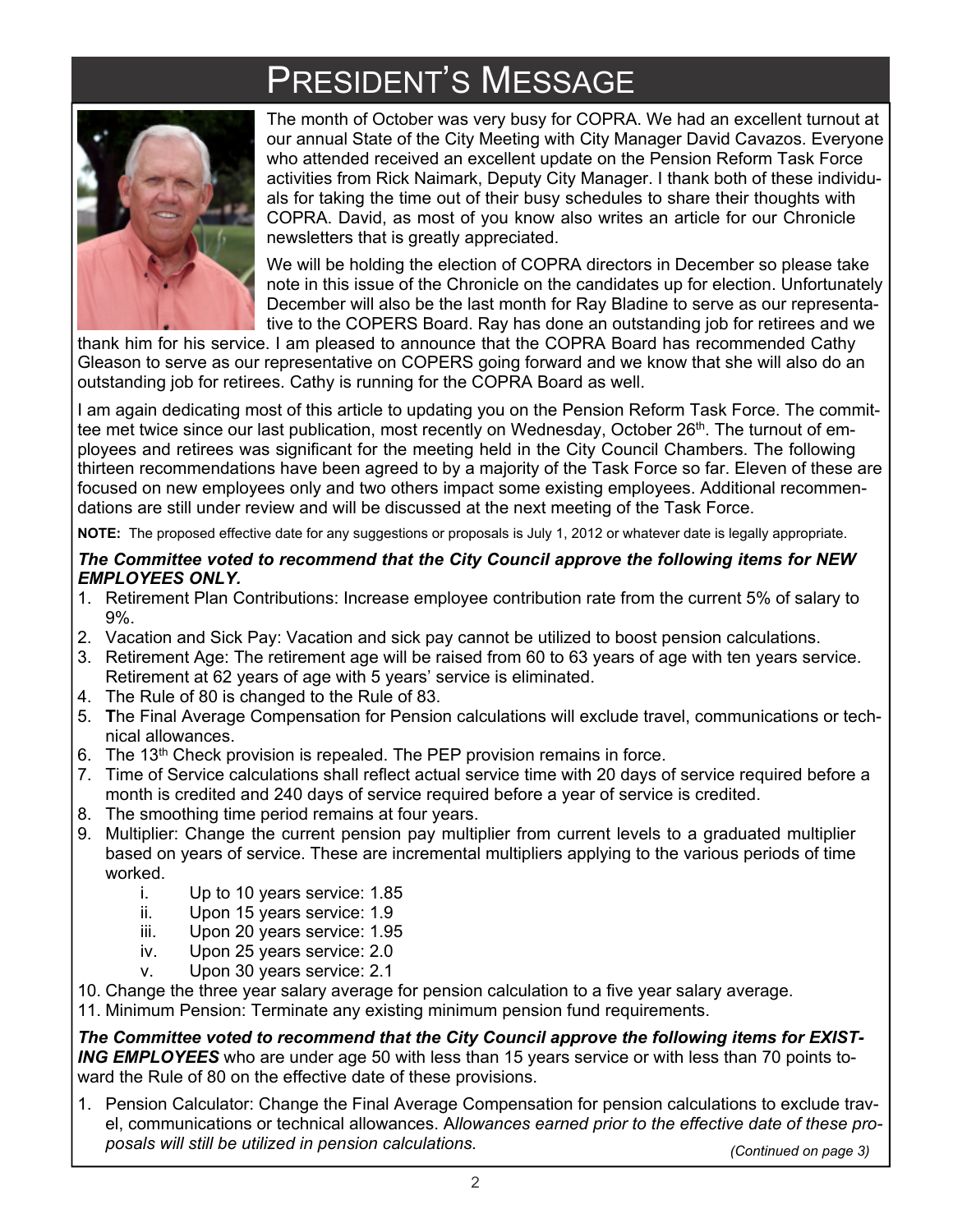### **PRESIDENT'S MESSAGE (CONTINUED)**

#### *(Continued from page 2)*

2. Time of Service: Change the determination of time of service to reflect actual service time so that a month of service includes 20 days of service before a month of service is credited. A year of service includes 240 days of service before a year of service is credited. *As stated above, credits received prior to the effective date of these proposals will still be utilized in pension calculations.*

The Task Force will be taking up discussions and possible voting on some additional recommendations for consideration at the next scheduled meeting. These include the following that would **impact existing City employees only**:

- 1. Recommend increasing the employee contribution rate from the current 5% of salary to 9% over an eight year period. It would graduate from 5.5% in 2012 and ending up at 9% going forward in 2018.
- 2. Recommend that vacation and sick pay cannot be utilized to boost pension calculations. Accumulated vacation and sick hours prior to July 1, 2012 will still be utilized in pension calculations.
- 3. Recommend changing the three year salary average for pension calculations to a five year salary average.
- 4. Recommend repealing the 13<sup>th</sup> check provision and allowing PEP provision to remain in force.

Again, the above four recommendations are still up for discussion and no decisions have been made at this point. Additional ideas and suggestions may also be brought to the Task Force and as always there is an opportunity for interested individuals to speak to the committee during the public input phase of the meeting.

As you can see, the Task Force is moving forward with recommendations and not without concerns expressed by some members on various issues. You are encouraged to attend the upcoming meetings of the Task Force and to also share your thoughts if you would like. Receiving input from City employees, retirees and citizens is always helpful in better understanding the issues and impacts on individuals. The next meeting is currently scheduled for November 17<sup>th</sup> at 4 PM. The location has not yet been determined but an expected large turnout is anticipated. Please check the City website for location or contact the City prior to the  $17<sup>th</sup>$  if needed. We will also try to put it on our website.

I hope all of you have a wonderful Thanksgiving and also I encourage you to join us for the Annual Holiday Dinner coming up in December. Please look at your calendar and try to make this event which will also include the annual meeting.

See you there…..Jack

### **CANDIDATE BIOGRAPHIES (CONTINUED)**

### *(Continued from page 1)*

#### **CATHLEEN GLEASON**

Cathleen has a Bachelor's degree in Business and a Master's degree in Public Administration. She started with the Fire Department in 1982 as a 9-1-1 dispatcher and through hard work and continuing education eventually worked her way up to Budget Director. She retired in January 2011 after almost 29 years of service. Cathleen was a member of the City of Phoenix Employee's Retirement System (COPERS) Board for 14 years, six of those years as the Chairman. Cathleen will be a dedicated and thoughtful member of the COPRA Board.

#### **SHERYL JEREMIAH**

Sheryl began her career in the Engineering Department as a Secretary II in 1980. During the ensuing years, she worked for the Street Transportation, City Auditor, Water Services, Budget and Research, Office of Emergency Management, and Library departments. Sheryl retired from the Water Services Department in 2008 as a Budget Analyst II. After retiring from the City of Phoenix, she worked for the City of Peoria as a Management Analyst. Since leaving the City of Peoria in 2010, she has volunteered for the Administrative, Supervisory, Professional and Technical Employees Association (ASPTEA), where she performs research on pension and other benefit issues and monitors pending state legislation that has the potential to affect City employees and retirees. Sheryl holds a Bachelor of Science degree in Accountancy and is a Certified Public Accountant and a Certified Government Financial Manager.

*(Continued on page 4)*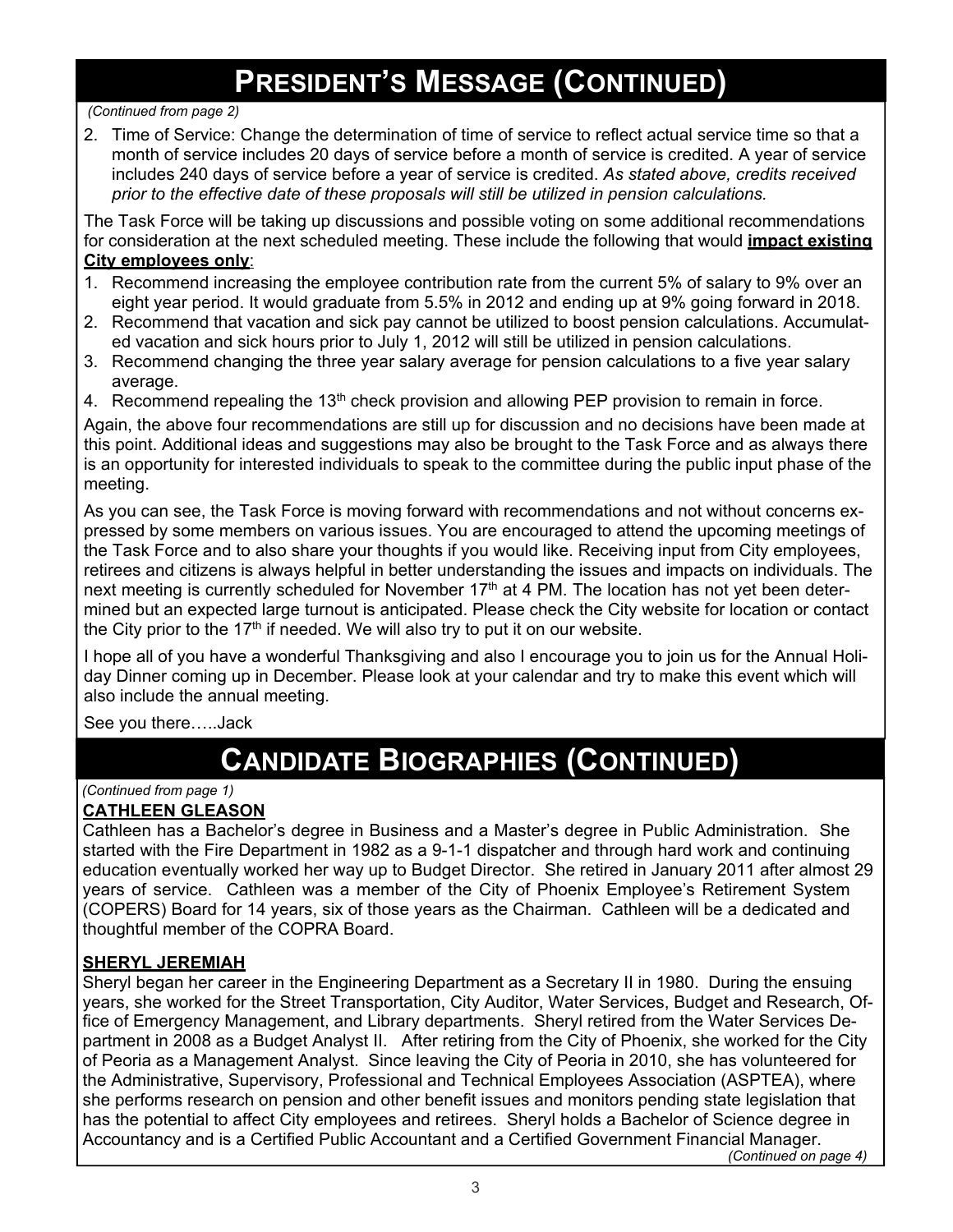

Tickets must be purchased in advance no later than Saturday, November 19, 2011. No tickets will be sold at the door on the day of the event. Please make checks payable to COPRA and send to: Barbara Kellogg 1465 E Rosemonte Dr Phoenix, AZ 85024-2962

Please join us for a lovely meal and good conversation with your COPRA friends.

*You can bring an unwrapped new toy for delivery to a local toy drive, if you choose.*

Limited handicapped parking will be available.

### **CANDIDATE BIOGRAPHIES (CONTINUED)**

#### **ROBERT SALEMI**  *(Continued from page 4)*

Robert retired in 2010 after 28 years of service with the City of Phoenix. Over the last 25 years, he acted in the capacity of human resources professional within the Parks, Recreation and Library, Personnel, and Fire departments. In addition to his regular job responsibilities, other activities included assisting in the creation and implementation of the Disability Assessment Committee; management of the Rehabilitation Services Program; assisting with the development of the Managing Your Career Program; and serving as staff support to the Phoenix Public Safety Retirement System Pension Board. "As a retiree, it is my desire to help maintain the open communication between the City of Phoenix and COPRA."

#### **NEARLY TIME TO RENEW YOUR COPRA MEMBERSHIP DUES FOR 2012**

Please check the mailing label on this Chronicle for the "Dues Paid Thru:" year. If the "Dues Paid Thru:" year is "2011", you need to renew your COPRA membership!

If you receive the COPRA Chronicle by email which doesn't have a mailing label, you will receive an email in December advising you of the status of your COPRA membership.

As a retiree, it is important that you stay abreast of events happening in the City that may have an impact on your benefits and the retirement fund. Please renew your membership today. As our motto on the front page of the Chronicle says, "Membership is Our Strength."

COPRA membership dues are \$10.00 for all members. The dues special is still available so if you pay dues for 4 years (\$40.00), you get credit for 5 years. To renew your COPRA membership, send a check payable to "COPRA" to the following address:

> COPRA % Marvin Roelse 10701 East Peralta Canyon Drive Gold Canyon, AZ 85118-5130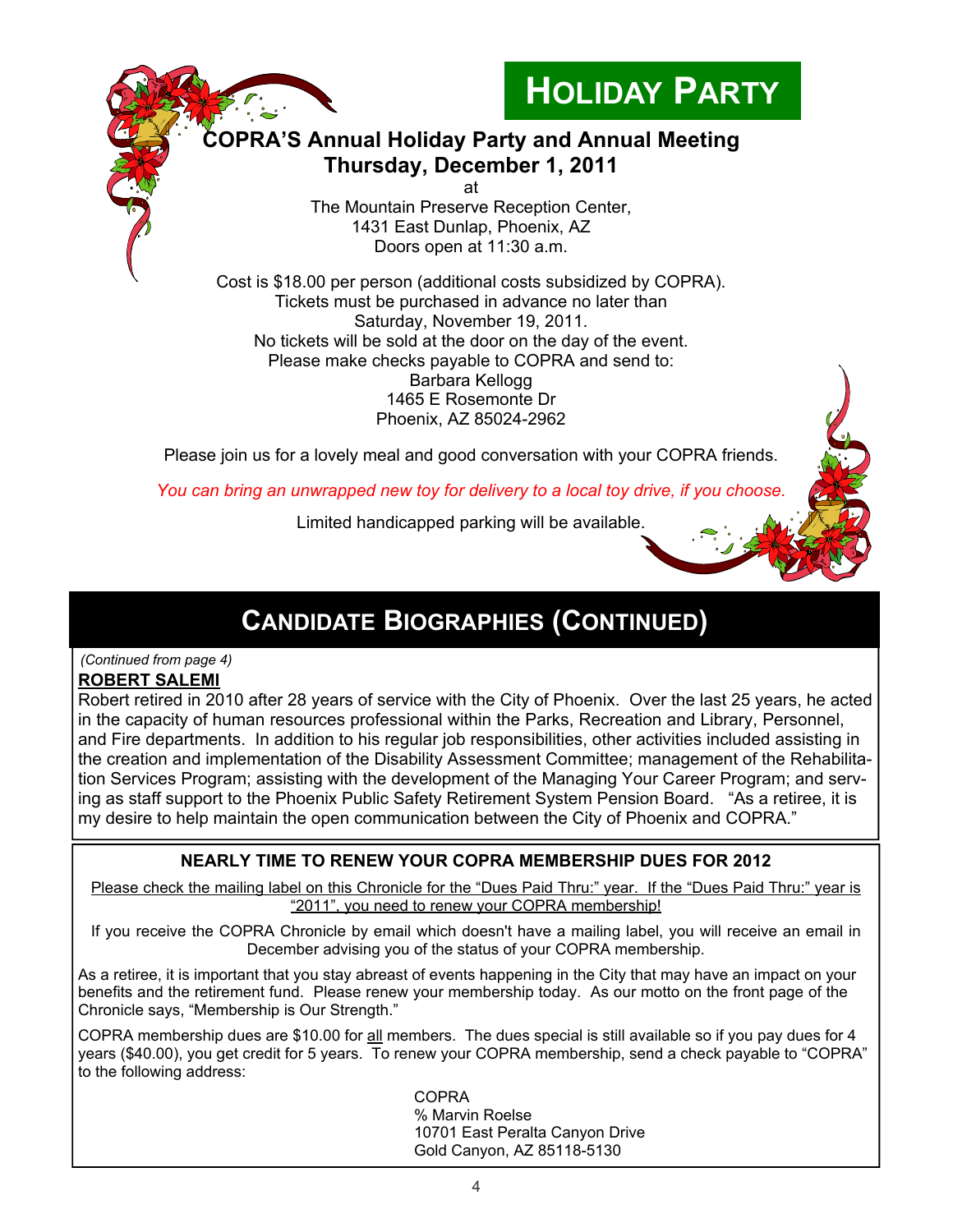### **CITY MANAGER'S CORNER**

Phoenix residents are very excited about the city's plan to begin collecting trash and recycling on the same day. Little do they know, my widowed mother had a hand in this service improvement that goes into effect July 1, 2012.

A few months ago, I visited my mom in McAllen, Texas, which is located on the southern tip of the state in the Rio Grande Valley. While I was there, I visited my friend, McAllen City Manager Mike Perez. We were "talking shop" when Mike mentioned that McAllen had same-day collection of trash and recycling.

That conversation was the impetus for same-day service here, and I jokingly tell folks that mom deserves some of the credit due to my visit. In reality, Phoenix has been headed in that direction for some time, and Mike's feedback was certainly helpful.



Collecting trash and recycling on the same day will make it easier for custom-

ers because they will only have to remember to wheel the collection containers to the curb on one day, instead of two. The new process will eliminate the need for 12 trucks and 12 employees, saving more than \$6 million over five years. Of course, we'll make every effort to achieve the employee savings through attrition.

Same-day collection is another example of the city making changes to our current processes to become as efficient as possible and to save every dollar we can.

Speaking of trash and recycling, the November/December issue of "Notes" soon will be landing in your mailbox with your municipal-services bill. The newsletter is packed with useful information about trash and recycling, including 2012 pickup schedules, bulk trash, recycling holiday material, Christmas tree drop-off sites, and more.

You may want to keep it in a kitchen drawer for future reference or you can find the publication online at http://phoenix.gov/citygovernment/mediacenter/newsletters/index.html. Click on the link that says "Read the Notes Newsletter Online."

A few months ago, I introduced you to the Phoenix Strategic Plan. The priorities outlined in this comprehensive plan will guide us as we make decisions about allocating or reallocating the city's limited resources. The plan's 10 focus areas are:

- Economic Development and Education  $\bullet$
- Financial Excellence  $\bullet$
- Infrastructure  $\bullet$
- Innovation and Efficiency  $\bullet$
- $\bullet$ Neighborhoods and Livability
- Phoenix Team
- Public Safety
- Social Services Delivery  $\bullet$
- **Sustainability**  $\bullet$
- Technology

To measure the city's performance in these areas, I've asked staff to develop a "performance dashboard," which is basically a visual display of key performance indicators.

As you know, an automobile dashboard provides you all the information you need at a glance to operate your vehicle safely and efficiently. The same can be said of a performance dashboard, except the "vehicle" is actually the city of Phoenix.

The dashboard's key performance indicators have been reviewed and approved by the Innovation and Efficiency Task Force, which includes city representatives and members of the business community.

I won't go over all the key performance indicators for the strategic plan's 10 focus areas, but I know you'll be interested in "Neighborhoods and Livability" and "Public Safety."  *(Continued on page 6)*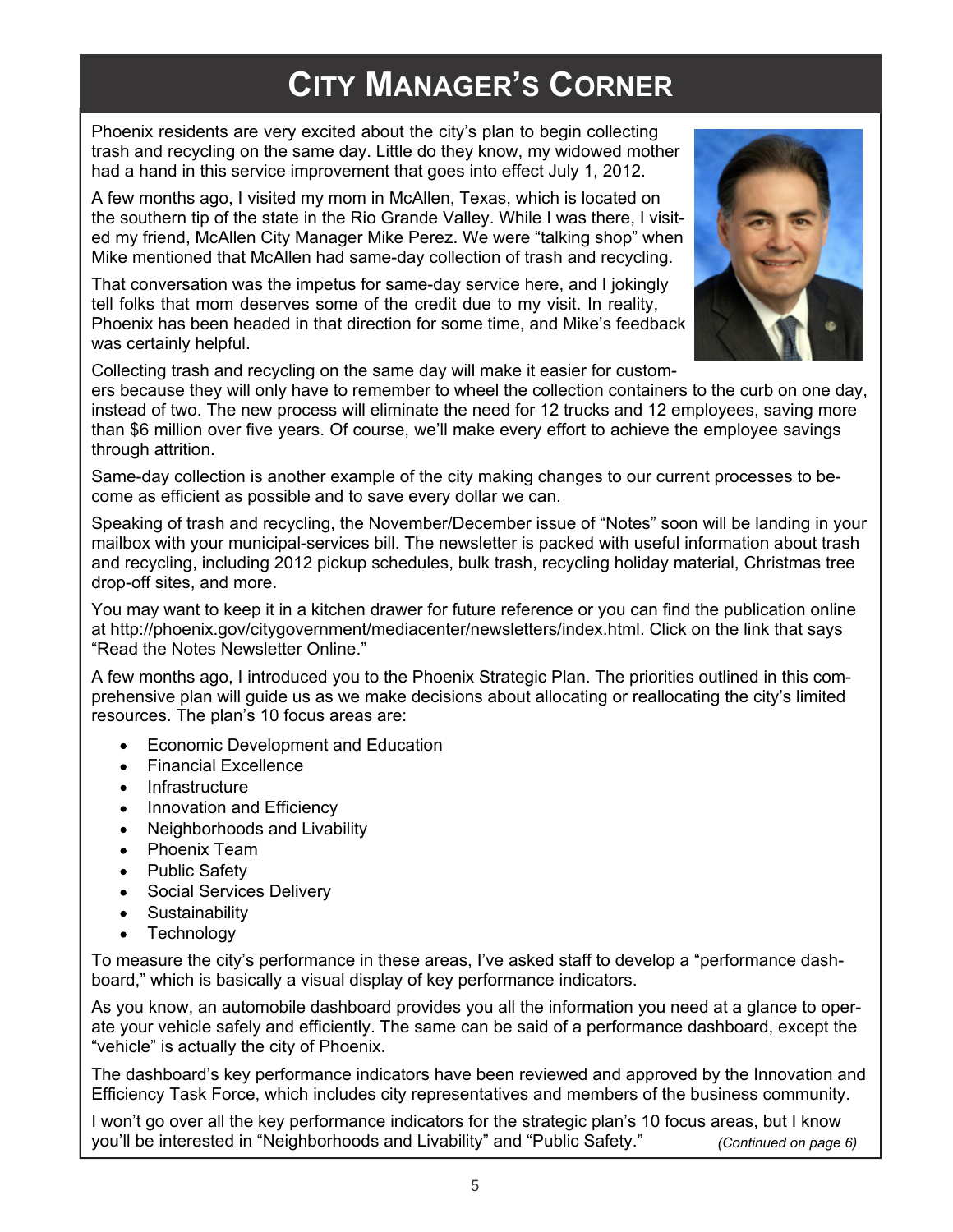### **DO YOU HAVE MEDICARE QUESTIONS?**

The Medicare annual enrollment this year runs October 15 through December 7. The COPRA Health & Benefits Committee, in conjunction with the City of Phoenix Human Resources Department, has arranged with the Area Agency on Aging to provide some informational sessions on Medicare for COPRA members. These sessions (see schedule below) will provide information on Medicare options for those currently eligible as well as for those approaching eligibility that want to be prepared to make decisions on what to do when they reach eligibility.

#### **Medicare Informational Sessions**

**November 9, 2011 at 9:30-11:30 a.m.** Washington Activity Center 2240 W. Citrus Way Phoenix, AZ 85015 602-262-6971

**November 17, 2011 at 9:30-11:30 a.m.** South Mountain Senior Center 212 E. Alta Vista Rd. Phoenix, AZ 85040 602-262-4093

In the meantime, if you would like to learn more about Medicare and the options available to you, the Area Agency on the Aging offers Stairway to Medicare, an easy, interactive, free online informational tool. You create your own login and learn at your own pace, starting and stopping the training steps as it suits your needs. Visit www.stairwaytomedicare.org and get started today!

Also available for information and help is the Area Agency on Aging 24-hour Help Line at 602-264- 4357(HELP). You can also visit any of the City of Phoenix Senior Center sites where you can make an appointment to see an Area Agency on Aging volunteer to look at your situation and learn more about your Medicare options. Check out the Area Agency on Aging web site at www.aaaphx.org for other good information.

### **COPRA FINANCIAL RECORDS AUDITED**

The COPRA Board elected a new Treasurer this year upon Gary Gross' retirement from the Board. Barbara Kellogg took over the Treasurer responsibilities in January. A change in Treasurer requires an audit of the financial records. Betty Wald, retired Assistant City Auditor, volunteered her time and expertise to conduct the audit. After a review of the records, Betty's conclusion was: The Treasurer's Report as of December 30, 2010 is accurate as presented. A more frequent audit (every three to four years) may better preserve integrity of records. The recommendation to conduct more frequent audits was prompted by the difficulty of reading some of the receipts, which had faded over time.

The detailed audit is available to any COPRA Member who wants to review it by contacting Barbara Kellogg.

COPRA thanks Betty Wald for her time and effort conducting this audit, and Gary Gross for his skilled management of the association's finances for many years.

### **CITY MANAGER'S CORNER (CONTINUED)**

#### *(Continued from page 5)*

For Neighborhoods and Livability, key performance indicators include code enforcement case-cycle time (percent resolved within 53 days or less) and graffiti sites removed (target: 80,000 sites).

The key performance indicators for public safety are crime rate per 100,000 persons; average Fire Department First Unit Response Time (% within five minutes of dispatch); and Municipal Court caseload clearance rate (100%).

There is also a key performance indicator for customer service: Response time to customer calls (80% within three minutes or less).

As always, if you have questions about any city issue, please feel free to send me an email at david.cavazos@phoenix.gov or call me at 602-262-7958.

Before signing off, I'd like to wish all of you a safe and happy Thanksgiving holiday.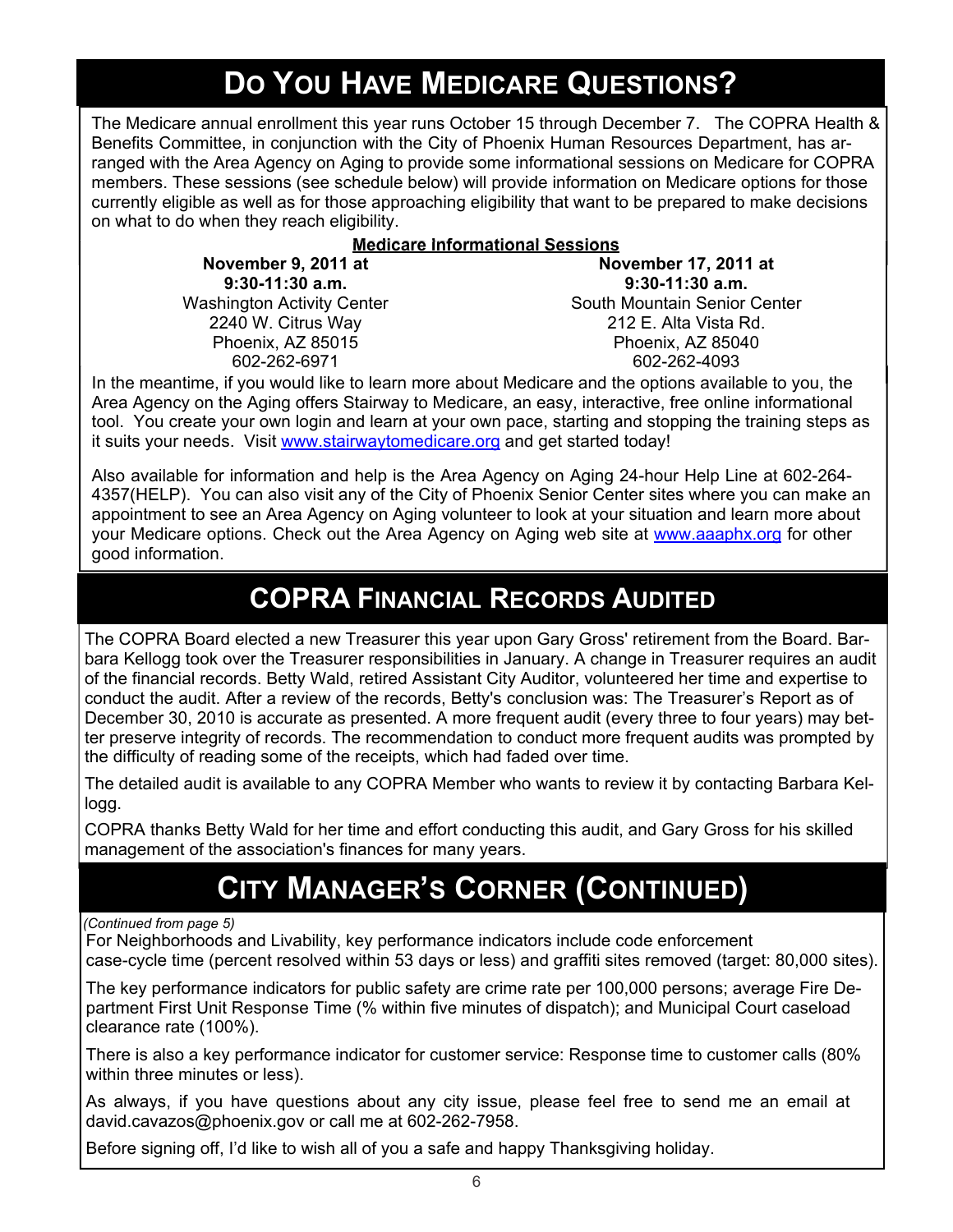In Remembrance **2011 COPRA BOARD**

| James C Henley          | 09/20/11          |
|-------------------------|-------------------|
| <b>Helen Spreitzer</b>  | 09/28/11 Survivor |
| <b>Robert Balcomb</b>   | 10/03/11          |
| Daniel Villaverde       | 10/05/11          |
| <b>Esther Loveless</b>  | 10/05/11 Survivor |
| <b>Edward Sargent</b>   | 10/05/11          |
| Patricia Kern           | 10/08/11          |
| <b>Charles Raymond</b>  | 10/10/11          |
| Dorothy Lakin           | 10/11/11          |
| Dorothy Kunstmann       | 10/11/11          |
| <b>Elizabeth Ritter</b> | 10/12/11          |
| <b>Helen Cavaness</b>   | 10/12/11 Survivor |
| Donna Elliott           | 10/14/11          |
|                         |                   |

#### HEALTH AND COMPASSION

We care about our members and their families. If someone in your family is ill, whether at home or in a care facility, or if a loved one has passed away, please call Mary Dysinger-Franklin at (602) 705-8822

### **NEW RETIREES**

#### **August 2011**

Kathlyne Anderson Elizabeth Guffy Kelvin Hawes Raymond Jack David Michael Elizabeth Moffat Dennis Naiberg Mike Nevarez Sam Pignato John Todd

### **2012 SOCIAL SECURITY COLA**

For the first time in two years, seniors will get a cost-of-living adjustment (COLA) starting in January. But whether they see a boost in their bank statements is another matter. The Social Security Administration recently announced the COLA will increase benefits by 3.6%. But rising Medicare Part B, drug plan and health plan premiums are expected to offset some of the COLA for most beneficiaries.

| President:                                    | <b>Jack Thomas</b>             | (623) 825-6999                         |  |
|-----------------------------------------------|--------------------------------|----------------------------------------|--|
|                                               | E-Mail                         | jtnt@cox.net                           |  |
| Vice President:                               | <b>Laura Ross</b>              | (623) 878-3334                         |  |
|                                               | E-mail                         | ljross50@gmail.com                     |  |
| Treasurer:                                    | <b>Barbara Kellogg</b>         | (623) 322-5227                         |  |
|                                               | E-mail                         | avidgolfer@aol.com                     |  |
| Secretary:                                    | <b>Dawnell Navarro</b>         | (623) 412-0854                         |  |
|                                               | E-mail                         | navarro2@cox.net                       |  |
| <b>Board Members:</b>                         | <b>Marvin Roelse</b>           | (480) 288-1046                         |  |
|                                               | E-mail                         | marvinr567@msn.com                     |  |
|                                               | <b>Ray Bladine</b>             | 602-944-0971                           |  |
|                                               | E-mail                         | rbladine@cox.net                       |  |
|                                               | <b>Vacant</b>                  |                                        |  |
|                                               | <b>Sue Stites</b>              | (602) 819-7106                         |  |
|                                               | E-mail                         | sstites@cox.net                        |  |
|                                               |                                | Karen Clifford-Anderson (623) 772-7472 |  |
|                                               | E-mail                         | kcliffander@yahoo.com                  |  |
|                                               | <b>Yvonne Warren</b>           | (602)952-1025                          |  |
|                                               | E-mail                         | yimmons@yahoo.com                      |  |
| Benefits Committee Chair & Health Task Force: |                                |                                        |  |
|                                               | <b>Laura Ross</b>              | (623) 878-3334                         |  |
|                                               | E-mail                         | ljross50@gmail.com                     |  |
| Retirement Board Rep:                         |                                |                                        |  |
|                                               | <b>Ray Bladine</b>             | 602-944-0971                           |  |
|                                               | E-mail                         | rbladine@cox.net                       |  |
| Member Support and Social Chair:              |                                |                                        |  |
|                                               | <b>Vacant</b>                  |                                        |  |
| Membership Chair: Marvin Roelse               |                                | (480) 288-1046                         |  |
|                                               | E-mail                         | marvinr567@msn.com                     |  |
| <b>Chronicle Editor:</b>                      | <b>Mary Dysinger-Franklin</b>  | (602) 705-8822                         |  |
|                                               | E-mail                         | copranewsletter@gmail.com              |  |
| Past President:                               | <b>John Burke</b> (ex officio) | (928) 427-9461                         |  |

#### **Chronicle Article Deadline**

Please be advised that the deadline for submitting articles for the Chronicle is the **20th day of the month** before you want the article to appear. Any member may submit material for publication, but the Editor determines what will appear in the final copy based on suitability and available space.

This is your Chronicle. Help us by submitting articles of general interest. Tell us about yourself, your family, a trip you've taken or an interesting hobby you have. Suggestions are always welcomed.

E-mail to: COPRAnewsletter@gmail.com Or mail to: Mary Dysinger-Franklin 6208 E. Desert Cove Ave Scottsdale, AZ 85254

#### **Disclaimer**

Acceptance of advertisements or articles in the COPRA Chronicle does not constitute an endorsement by COPRA of goods or services.